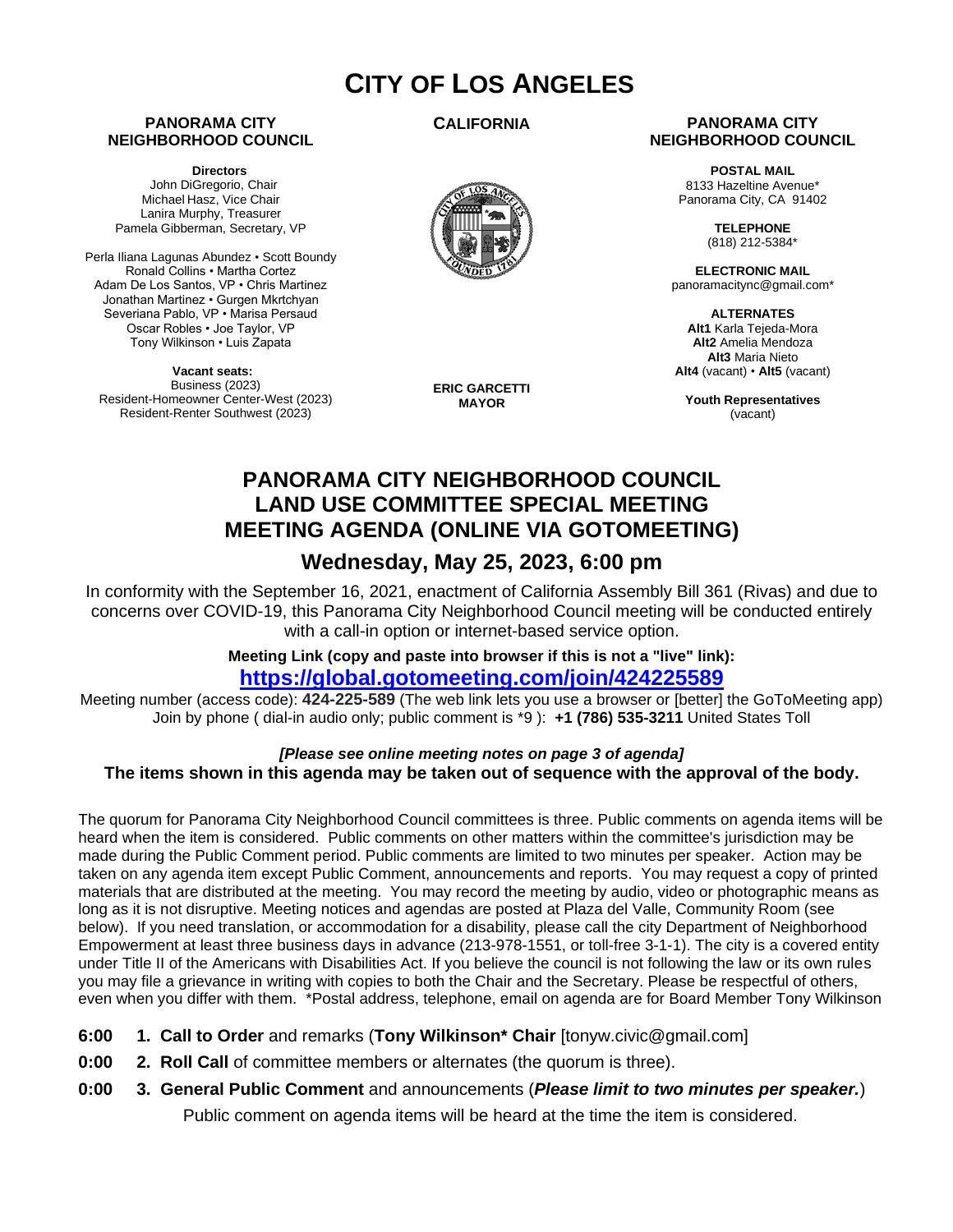- **0:00 4. Consideration and possible action on the application of Javier Sandoval (sandj1207@yahoo.com) for a Conditional Use Permit for J R I Food, Inc. of Arleta to serve beer and wine for on-site consumption at a new Papa Juan's Baja Grill restaurant at 13755 West Roscoe Boulevard.** The site is a free-standing building of 2126 square feet with indoor seating for 25 customers. It is on the East side of the newly developed commercial center at Roscoe and Woodman. Building owner is Elias Shakrian of Beverly Hills (310-550- 1012). Project representative is Anibal Guerrero of Pacoima (818-370-1325, info@guerreroservices.com). The Land Use Committee may present a motion and recommendation at the Board meeting on Thursday, May 26, at 6:30 pm. This item has already been placed on the Board agenda.
- **0:00 5. Consideration and possible action on applications of local stakeholders to join this Land Use Committee.** Includes Discussion of training requirements and related matters.
- **0:00 6. Consideration and possible action of** *transportation* **proposals affecting Panorama City, including the East San Fernando Valley Transit Corridor (light rail down Van Nuys Boulevard).** Specific actions on transit issues beyond the ESFVTC will be placed on future agendas for discussion and possible action.
- **0:00 7. Consideration and possible action on** *infrastructure* **issues, including the Los Angeles Department of Water and Power "LA100" proposal to convert the city's system to a 100 percent renewable energy grid.** Specific actions on infrastructure issues beyond LADWP's LA100 Plan will be placed on future agendas for discussion and possible action.
- **0:00 8. Adjournment**

### **Pursuant to California state AB 361:**

Public comment cannot be required to be submitted in advance of the meeting. Only real-time public comment is required. If there are any broadcasting interruptions that prevent the public from observing or hearing the meeting, the meeting must be recessed or adjourned. If members of the public are unable to provide public comment or be heard due to issues within the Neighborhood Council's control, the meeting must be recessed or adjourned.

#### **Notice to Paid Representatives:**

If you are compensated to monitor, attend, or speak at this meeting, City law may require you to register as a lobbyist and report your activity. See Los Angeles Municipal Code Section 48.01 et seq. More information is available at ethics.lacity.org/lobbying. For assistance, please contact the Ethics Commission at (213) 978-1960 or ethics.commission@lacity.org

**Council Process:** The council gained its official city role upon certification by the Board of Neighborhood Commissioners on March 15, 2007. Everyone who lives, works or owns real property within the boundaries of the Panorama City Neighborhood Council, or who declares a Community Interest in the area and the basis for it, is a "stakeholder". All stakeholders are members of the Council. Stakeholders elect a Board of Directors to represent them. This Board is recognized as the decision-making entity by the City of Los Angeles. The current Board was elected on April 20, 2021. The next election is planned for Spring, 2023. While the Board is the official decisionmaking entity, meetings are conducted as much as possible in a town hall spirit. Committees are open to anyone with an interest in Panorama City. Panorama City's neighborhood council is much more than its Board, and it depends on public participation for its success.

**Posting Sites:** California's open meetings law, the Ralph M. Brown Act, requires that meeting notices be physically posted at a regular location 72 hours in advance for regular meetings and 24 hours in advance for special meetings. The location must be accessible to the public seven days a week, 24 hours a day. That location is the outside windows or steel doors of the Plaza Del Valle Community Room, Building G, 8700 Van Nuys Boulevard, Panorama City, CA 91402. This council is also required to follow the City of Los Angeles posting policy for Neighborhood Councils. That policy additionally requires that councils post agendas through the city's Early Notification System (ENS), post the agendas on the council's website (if one exists), and make an effort to send agendas by electronic mail (if such a list exists). This council posts agendas on its website, panoramacitync.org. This council uses the city's ENS mailing list as its agenda email list. You may sign up for the ENS agenda system at: **<http://lacity.org/government/Subscriptions/NeighborhoodCouncils/index.htm>**

In addition to the Plaza Del Valle posting location, this council MAY post agendas at other locations within Panorama